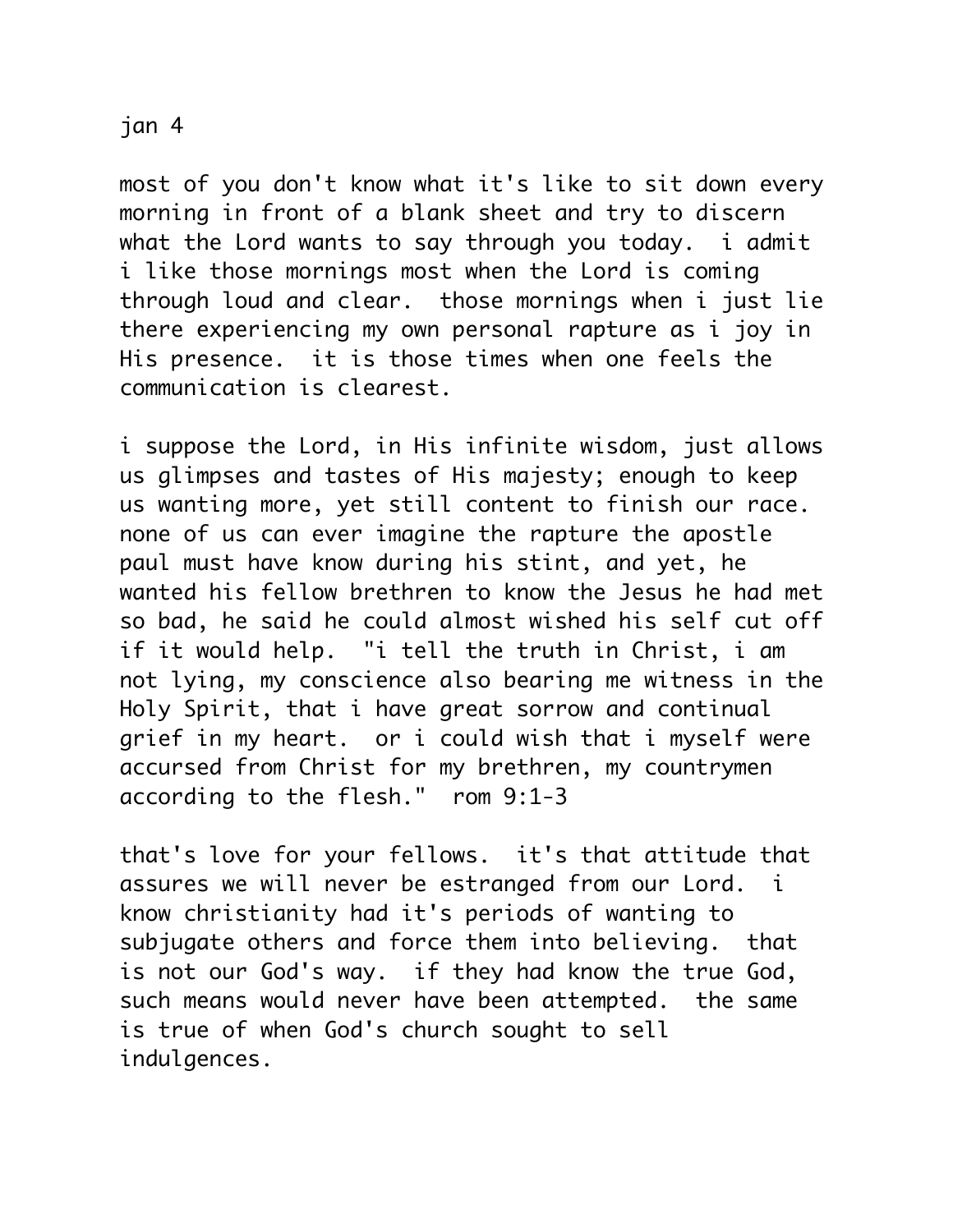we continually strive for that narrow way and seek to reach out to others, because our desire is to always please Him. yes, even more than the demanding self. "if anyone desires to come after Me, let him deny himself, and take up his cross, and follow Me." matt 16:24 even more than that, in matt 10:38 He says, "he who does not take his cross and follow after Me is not worthy of Me."

Jesus lived His whole life as an example for us; a path to follow. the more we die and let Him live through us, the more life we will know. yes, it's strange how death can produce life. "most assuredly, I say to you, unless a grain of wheat falls into the ground and dies, it remains alone; but if it dies, it produces much grain." john 12:24

our Lord died that He might produce more of His self. "that He might be the firstborn among many brethren." rom 8:29 our heavenly Father created us in His image in the beginning because He wanted many sons. we allowed sin to enter in and corrupt that image. Jesus came to renew that image once again and erase the sin that marred it.

He offers it to all now. it cannot be compelled. it must be received. more than even that, it must be desired. i pray we all desire this new life more than the old one. if we must suffer in the flesh to rid us of that sin that so easily besets us, just know that it is worth it all. "therefore, since Christ suffered for us in the flesh, arm yourselves also with the same mind, for he who has suffered in the flesh has ceased from sin." 1 pet 4:1 perhaps not a welcomed message,